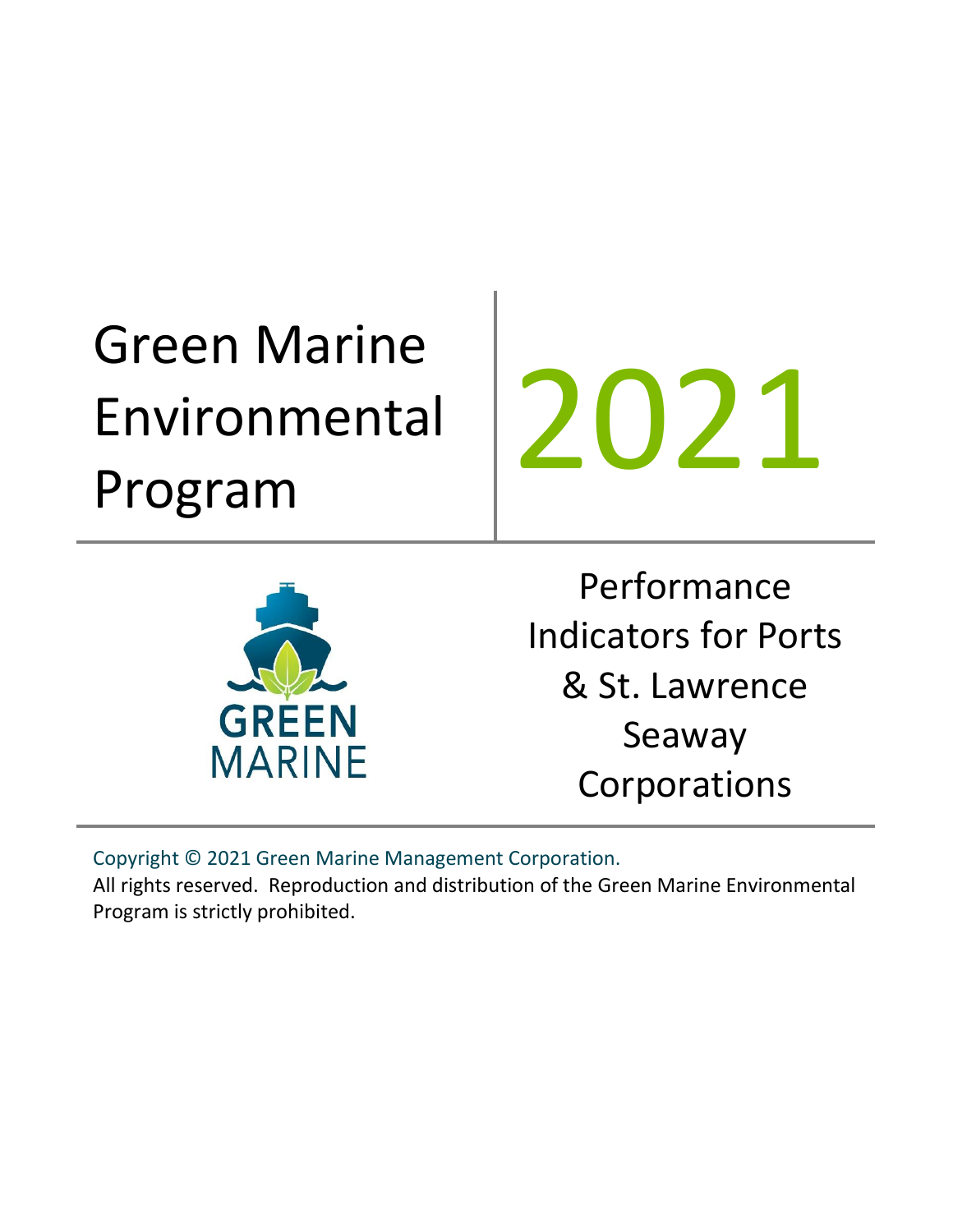# **Table of contents**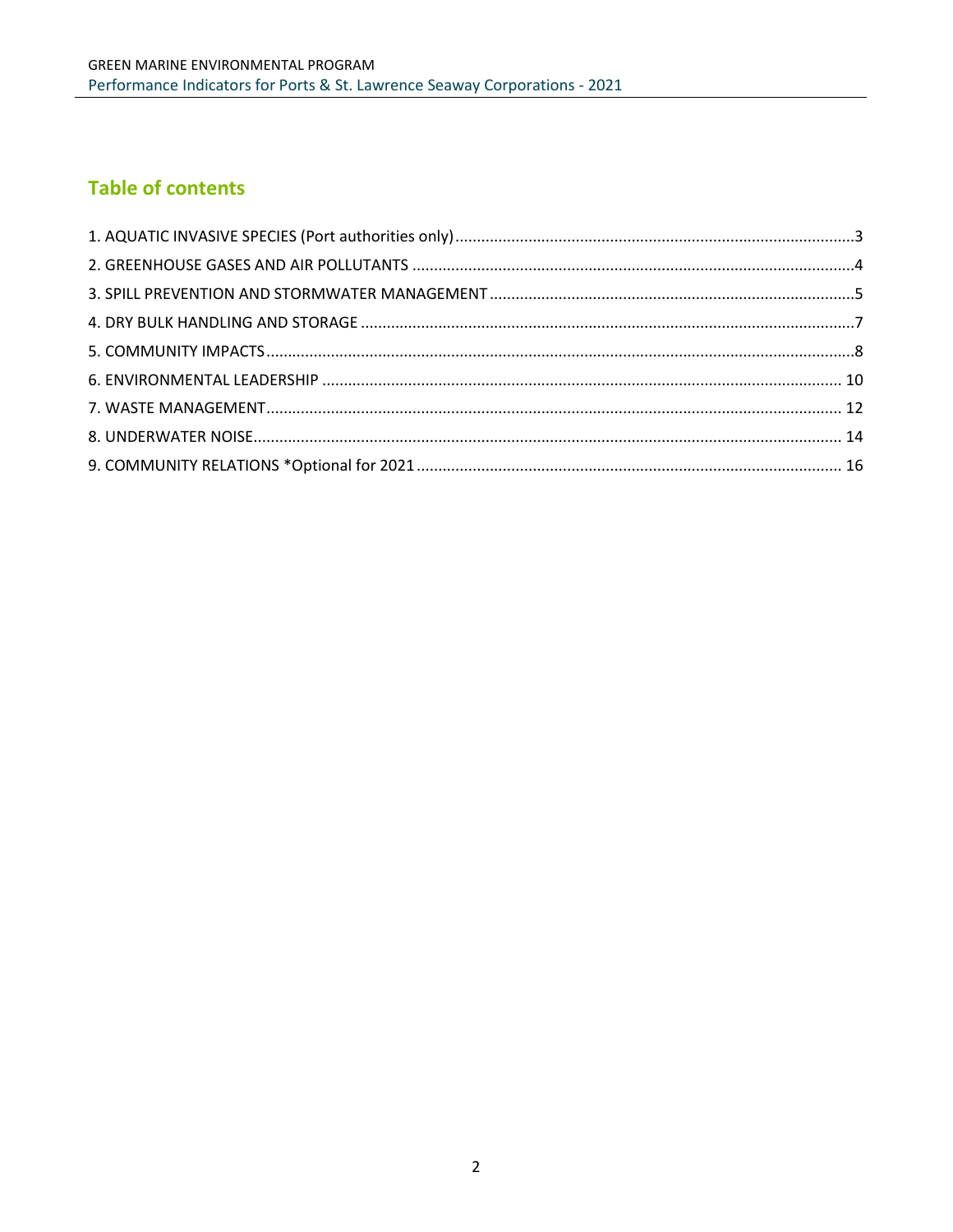## <span id="page-2-0"></span>1. AQUATIC INVASIVE SPECIES (Port authorities only)

- **OBJECTIVE:** Reduce the risk of introducing and propagating aquatic invasive organisms and pathogens associated with ballast water discharges and biofouling.
- **NOTE:** These practices are not part of a performance indicator, and participants are therefore not required to link their performance with any particular level.

## **CRITERION 1**

1.1 Support scientific research and analysis of selected samplings on port territory. Note: Although such sampling does not have to be completed in order to fulfill this criterion, the port must have a policy of allowing researchers on its premises for sampling purposes.

## **CRITERION 2**

1.2 Launch a registry of invasive species found on port territory, to be conducted in collaboration with the government organization carrying out sampling activities.

Note: The Green Marine Secretariat will inform participants of the steps to be taken in this respect once the necessary collaboration agreements have been concluded with the appropriate government authorities.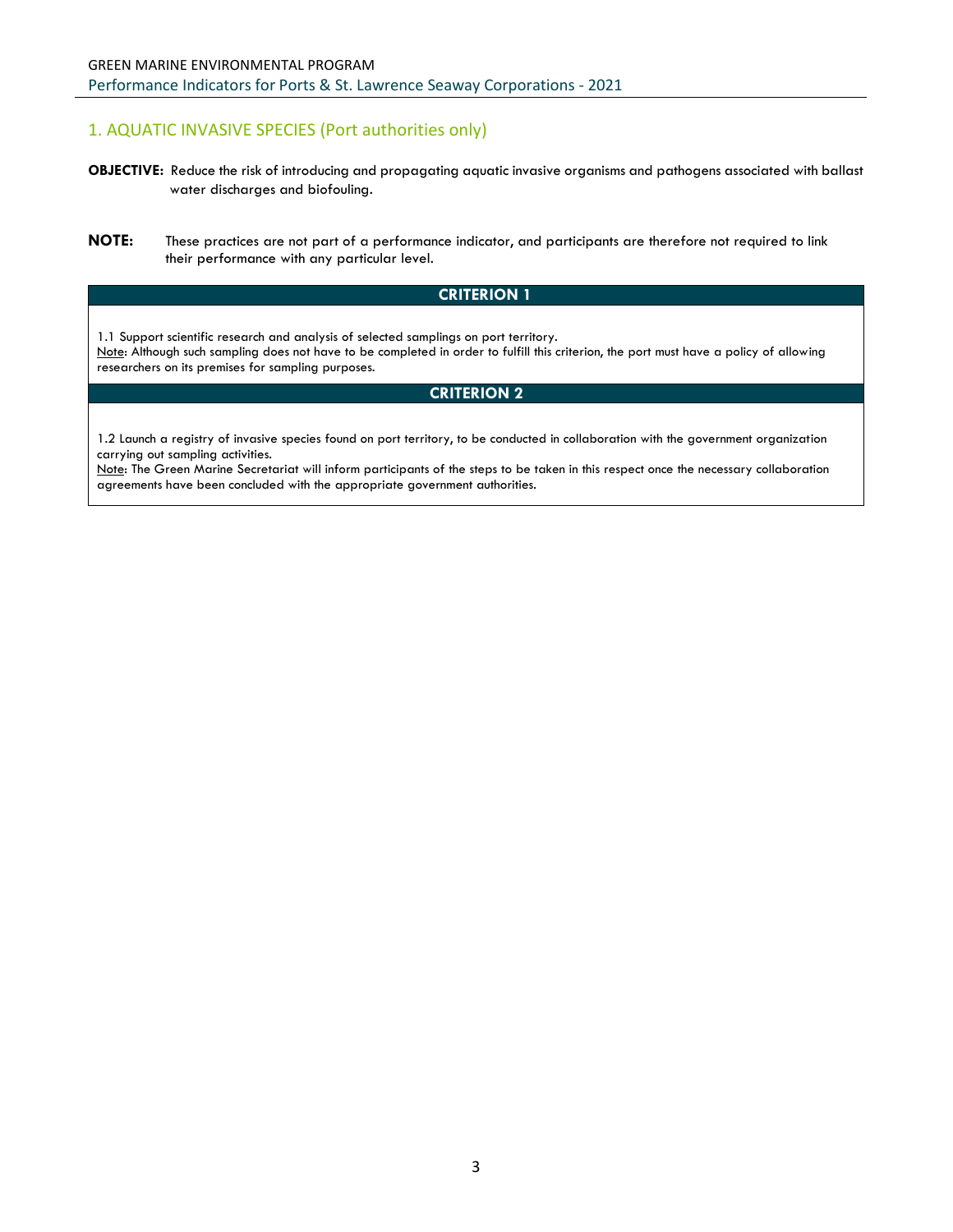## <span id="page-3-0"></span>2. GREENHOUSE GASES AND AIR POLLUTANTS

#### **OBJECTIVE:** Reduce greenhouse gas (GHG) and air pollutant emissions.

| LEVEL 1                                                                                                                                                                                                                                                                                                                                                                                                                  |
|--------------------------------------------------------------------------------------------------------------------------------------------------------------------------------------------------------------------------------------------------------------------------------------------------------------------------------------------------------------------------------------------------------------------------|
| Monitoring of regulations                                                                                                                                                                                                                                                                                                                                                                                                |
| LEVEL 2                                                                                                                                                                                                                                                                                                                                                                                                                  |
| 2.1 Implement policies and communications that discourage idling of vehicles powered by Internal Combustion Engines. Include, at<br>minimum, participant's own road, off-road, and unlicensed vehicles.                                                                                                                                                                                                                  |
| 2.2 Promote sustainable transportation practices by employees.<br>Examples: Incentives for public transport and carpooling, reorganization of business travel, installation of bicycle racks, etc.                                                                                                                                                                                                                       |
| 2.3 Implement measures to reduce truck congestion and idling.                                                                                                                                                                                                                                                                                                                                                            |
| Ports only:<br>2.4 Implement policies and communications that inform or, when necessary, issue warnings to ships which emit excessive amounts of<br>smoke.                                                                                                                                                                                                                                                               |
| LEVEL 3                                                                                                                                                                                                                                                                                                                                                                                                                  |
| 3.1 Complete an annual report on GHG emissions.<br>Note: Include Scope 1 at minimum, and Scope 2 is recommended, as defined by the GHG Reporting Protocol. See Annex 1-A.                                                                                                                                                                                                                                                |
| AND fulfill one of the following two criteria:<br>3.2 Within the last 5 years, complete a detailed inventory for all Port and terminal operator owned/leased, and operated fleets, such<br>as vehicle, off-road, and locomotives.<br>Note: Include equipment's model year and engine's model year and/or emissions standard/tier, if available. Other data requirements<br>may include hp and annual hours of operation. |
| <b>OR</b><br>3.3 Implement a program to transition to lower emission equipment through cleaner fuels, engine repowers, or equipment replacements.<br>This can be through direct incentives, rebates, or coordination of outside funding sources.                                                                                                                                                                         |
| LEVEL 4                                                                                                                                                                                                                                                                                                                                                                                                                  |
| 4.1 Complete a port-wide inventory of GHGs and air pollutants emitted from all sectors: marine vessels (ocean going and harbor craft),<br>cargo handling equipment, rail, truck, and administrative within the last 5 years. Inventory should include key GHGs: CO2, CH4, and                                                                                                                                            |

N2O and criteria air pollutants, such as NOx, SOx, VOC, and PM.

Note: Participants that are in nonattainment areas or that have potential "hotspots" should place a priority on an inventory of their relevant criteria air pollutants. Criteria air pollutants refer to those that are reported in Environment Canada's National Pollutant Release Inventory (NPRI) or U.S. EPA's National Emissions Inventory (NEI).

4.2 Adopt a performance plan for air emissions resulting directly from the participant's activities. In the plan, define reduction measures and establish reduction targets.

Note: See Annex 1-B.

#### **LEVEL 5**

5.1 Publicly disclose GHG and air pollutants reduction targets and timeframe. Demonstrate continual reduction of the participant's direct GHG emissions (in intensity).

Note: Each participant defines its own baseline year for measuring continual improvement.

5.2 Achieve an annual average reduction in GHG intensity of ≥1% based on the inventory (criterion 4.1).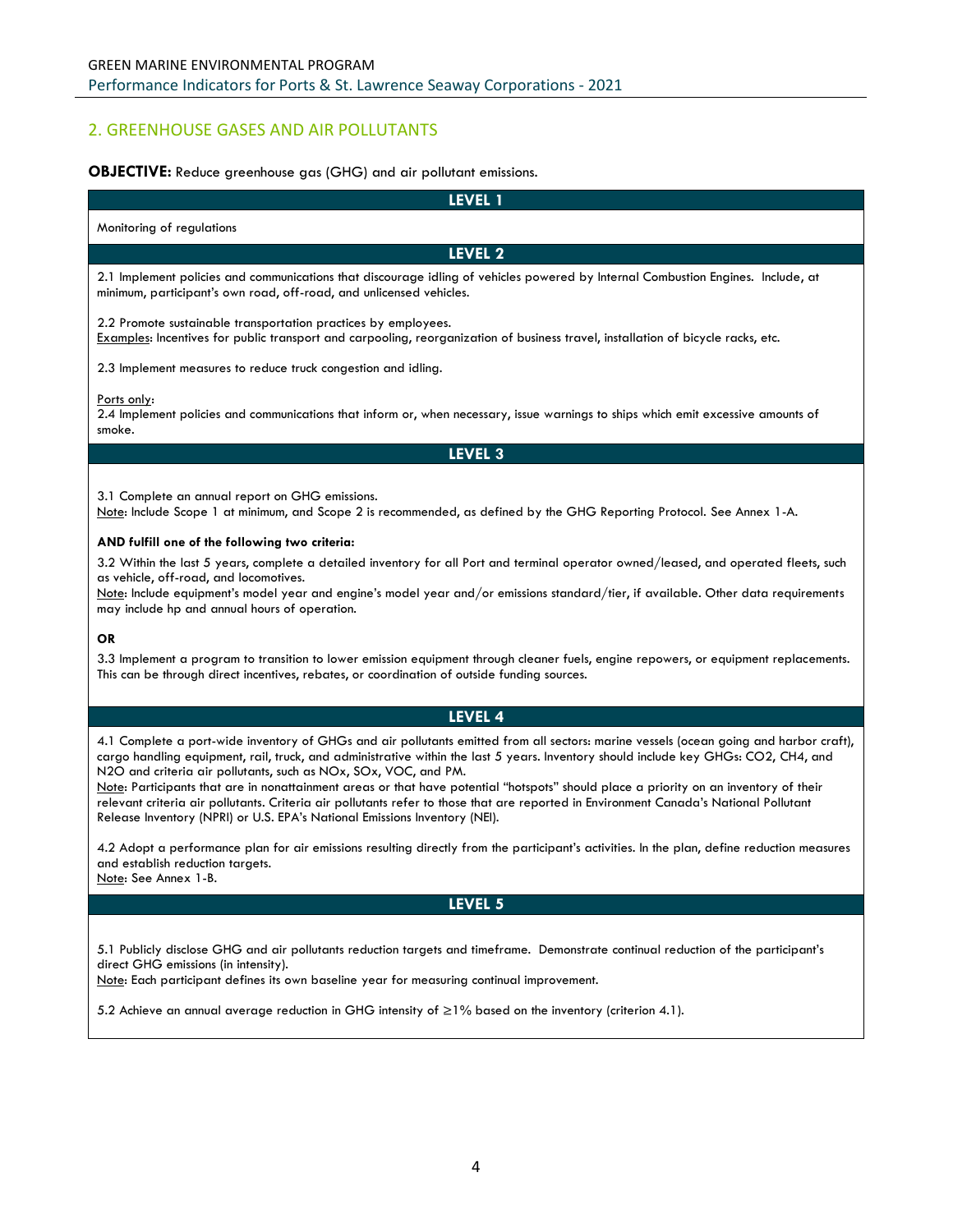## <span id="page-4-0"></span>3. SPILL PREVENTION AND STORMWATER MANAGEMENT

**OBJECTIVE:** Prevent spills and leaks of pollutants and manage stormwater to minimize contamination into the environment (water and land).

**NOTE:** The term 'location', as mentioned in levels 4 and 5 for criteria related to stormwater management, refers to any given delimitated area on the participant's owned or leased property where stormwater can potentially be contaminated based on activities and operations and/or known data (as identified in the Water and Land Pollution Prevention Plan under criterion 3.2). A location could also be outside the participant's owned or leased property in some specific cases (e.g. in the context of regional stormwater management compensation projects).

|                           | LEVEL 1 |
|---------------------------|---------|
| Monitoring of regulations |         |
|                           | LEVEL 2 |
| . .<br>$\sim$<br>.        |         |

#### Implementation of **at least 60%** of the applicable criteria

2.1 Perform vehicle and machinery fueling, lubrication and maintenance in an adequately equipped designated area and/or at a minimum distance of 30 m (100 ft) from the water and at a minimum distance of 15 m (50 ft) from a tributary (e.g., catch basin, ditch, storm drains) unless the area is covered by or is part of a permitted and properly operating stormwater management system. If these requirements cannot be met, alternative pollution prevention measures must be taken (e.g., watertight lids, rubber rugs, retention pans).

2.2 In areas draining to surface water, use, inspect and ensure proper maintenance of secondary containment for stationary devices and equipment that can potentially leak, or which need to be resupplied periodically (e.g., generating sets, compressors). Use a risk-based approach to determine the adequate volume of each secondary containment to contain anticipated spills or leaks. All employees using such devices and equipment must be aware of the procedure to follow (what to do, who to contact) in case of a spill or leak (e.g., proper signage visibly posted directly on devices and equipment, internal emergency number, annual employee training).

2.3 Implement inspection and maintenance procedures for all devices and equipment (e.g., tanks, generating sets, compressors, landscaping equipment) that could potentially leak liquid contaminants into the environment (e.g. drainage system, natural receiving environment).

2.4 Regularly inspect near shore water and property to identify any illicit discharge. If such a discharge is identified, immediately implement corrective measures to stop contamination from the source.

2.5 Check for visible sheen on, colour and odour of water collected in secondary containments and excavation pits or extracted from monitoring wells. If there is a doubt about its quality, the water must be sampled, analyzed for contaminants of concern and managed appropriately or treated prior to being discharged into the environment.

2.6 Have an emergency spill kit readily available near any facility or operation where a spill or leak is likely to occur. Ensure employees are trained to use these kits and to respond to accidental discharges. Spills or leaks must be cleaned-up immediately when noticed and contaminated material must be eliminated in an authorized site.

2.7 Implement good housekeeping practices to ensure surfaces near storm drains, dockside, or other pathways to water are clear of pollutants (e.g., solid wastes, grit, dust, paint or paint residues).

2.8 Prevent discharge of wash water that could contain oils, chemical products (e.g., detergents), or residues/suspended solids into the environment via treatment or containment for example.

**LEVEL 3**

3.1 Implement all applicable best practices of level 2.

3.2 Adopt a Water and Land Pollution Prevention plan that covers all sites that the participant operates on (for terminal operators, this plan must cover all terminals participating in the Green Marine program). Note: See Annex 2-A.

3.3 Keep a record of all accidental discharges of pollutants into the environment that occur on the participant's operated property. Notify tenants of their responsibility to keep records of accidental discharges of pollutants into the environment that occur on their leasehold, and any spill that must be reported by law should also be reported to the port authority.

#### 3.4 **New criterion, OPTIONAL for 2021**

Use biodegradable, non-toxic and non-bioaccumulative lubricants for all owned portable, mobile (e.g., forklifts, mobile cranes) and fixed hydraulic equipment operated near the shore.

Note: Examples of such lubricants can be found in the U.S. Environmental Protection Agency's document entitled *[Environmentally Acceptable](https://www3.epa.gov/npdes/pubs/vgp_environmentally_acceptable_lubricants.pdf)  [Lubricants](https://www3.epa.gov/npdes/pubs/vgp_environmentally_acceptable_lubricants.pdf)*.

Note: Acceptable exceptions to this measure include, for example, equipment leased or not that requires the use of a specific lubricant, equipment that would require significant modernization or if the life and operational safety of this equipment would be compromised with the use of such lubricants.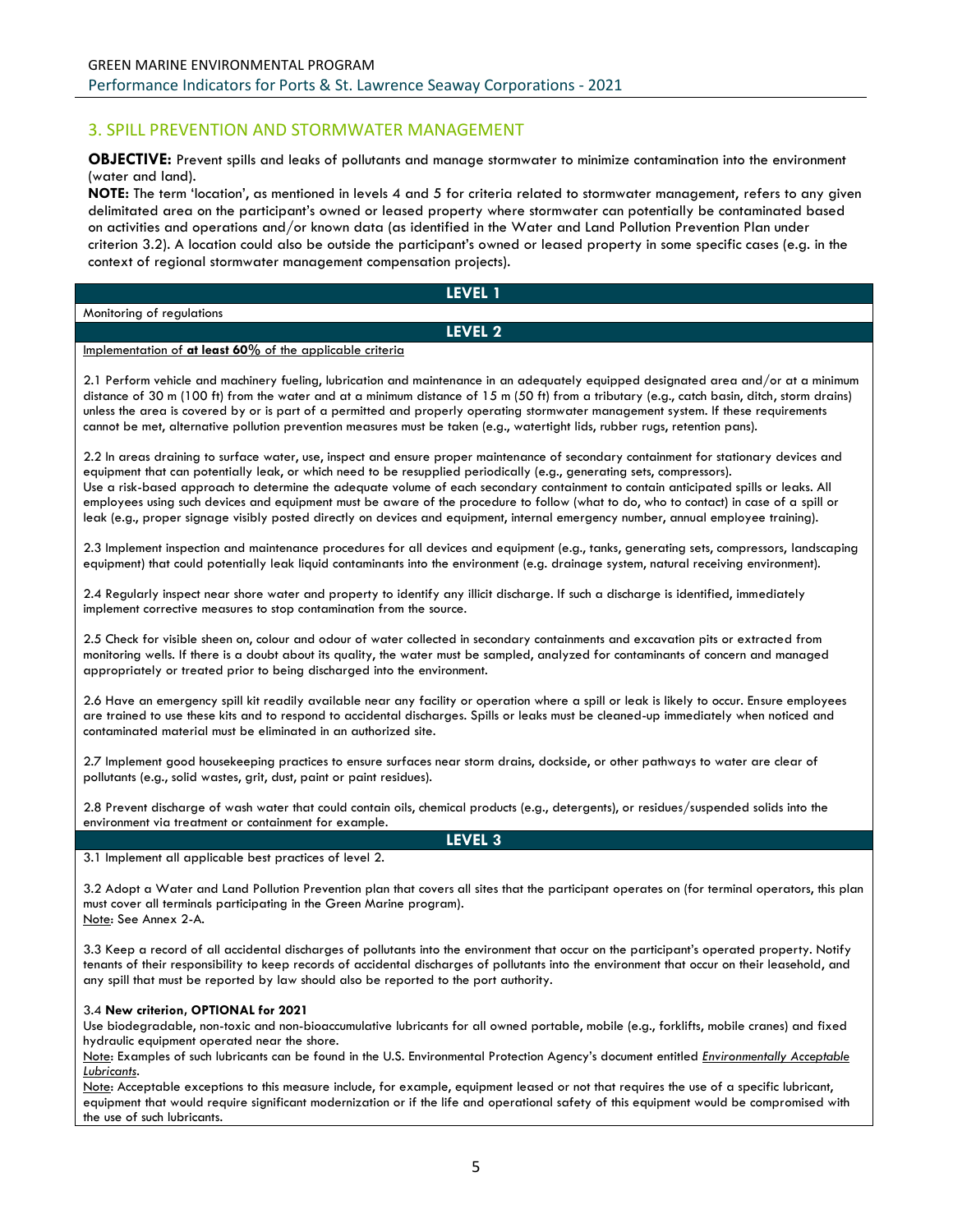## GREEN MARINE ENVIRONMENTAL PROGRAM Performance Indicators for Ports & St. Lawrence Seaway Corporations - 2021

## **LEVEL 4**

4.1 Implement a documented Preventive Inspection and Maintenance program for vehicles and equipment, containers and tanks, and any associated conveyance systems (e.g., conveyor, aboveground piping, transfer oses) used exclusively for the participant's direct activities and which might release discharges into the environment (fuel, lubricants, etc.). Note: See Annex 2-B.

#### Participants must also fulfill either criterion 4.2 **OR** all the following criteria (4.3 to 4.5)

4.2 Develop and adopt a Stormwater Management plan. Note: See Annex 2-C.

**OR**

In at least **one** of the participant's locations where stormwater has a potential to be contaminated as defined in the note below the objective:

4.3 Collect and treat stormwater using an appropriate stormwater treatment system. Note: Stormwater treatment must be adapted to the contaminants present (e.g. catch basins, bioswales, oil separators, hydrodynamic separators, or any other type of simple or complex treatment system).

4.4 Inspect and maintain stormwater treatment systems on a regular basis or according the manufacturer's specifications to ensure good performance of the systems.

4.5 Sample and analyze treated stormwater routinely to ensure proper functioning of treatment equipment and infrastructure. Samples must be collected following a recognized/approved procedure and analyzed by an accredited laboratory.

## **LEVEL 5**

5.1 Have secondary containment in place for all fixed and portable outdoor above ground storage tanks and containers (permanent and in transit) that are located within a distance of 30 m (100 ft) from the water and 15 m (50 ft) from any ditch, sewer system, underground stream, etc. This requirement applies to all hazardous products.

Note: Secondary containment includes any measure preventing a spill or a discharge from a primary storage tank or container from entering the environment. The chosen measure(s) and its/their capacity for secondary containment must be able to address a discharge resulting from the most typical failure mode. Acceptable measures include:

- Impervious dikes, berms or retaining walls;
- Curbing;
- Drainage system;
- Weirs, booms, floating barriers;
- Spill diversion or retention ponds;
- Drip pans or retention pans;
- Sumps or collection systems;
- Double-walled tanks;
- Any other equipment, material and/or resources allowing to contain the spill or discharge.

5.2 Perform a spill response exercise on a regular basis (at least annually in case of a tabletop exercise, at least every two years for a simulated site-specific drill, including the post-mortem of a spill incident).

5.3 Develop and adopt a Storm Water Management plan. Note: See Annex 2-C.

**AND**

In the **majority** of the participant's locations where stormwater has a potential to be contaminated as defined in the note below the objective:

5.4 Collect and treat stormwater via an appropriate stormwater treatment system. Note: stormwater treatment must be adapted to the contaminants to be removed (e.g. catch basins, bioswales, oil separators, hydrodynamic separators, or any other type of simple to complex treatment system).

5.5 Inspect and maintain stormwater treatment systems on a regular basis and/or according the manufacturer's specifications to ensure good performance of the systems.

5.6 Sample and analyze treated stormwater routinely to ensure proper functioning of treatment equipment and infrastructure. Samples must be collected following a recognized/approved procedure and analyzed by an accredited laboratory.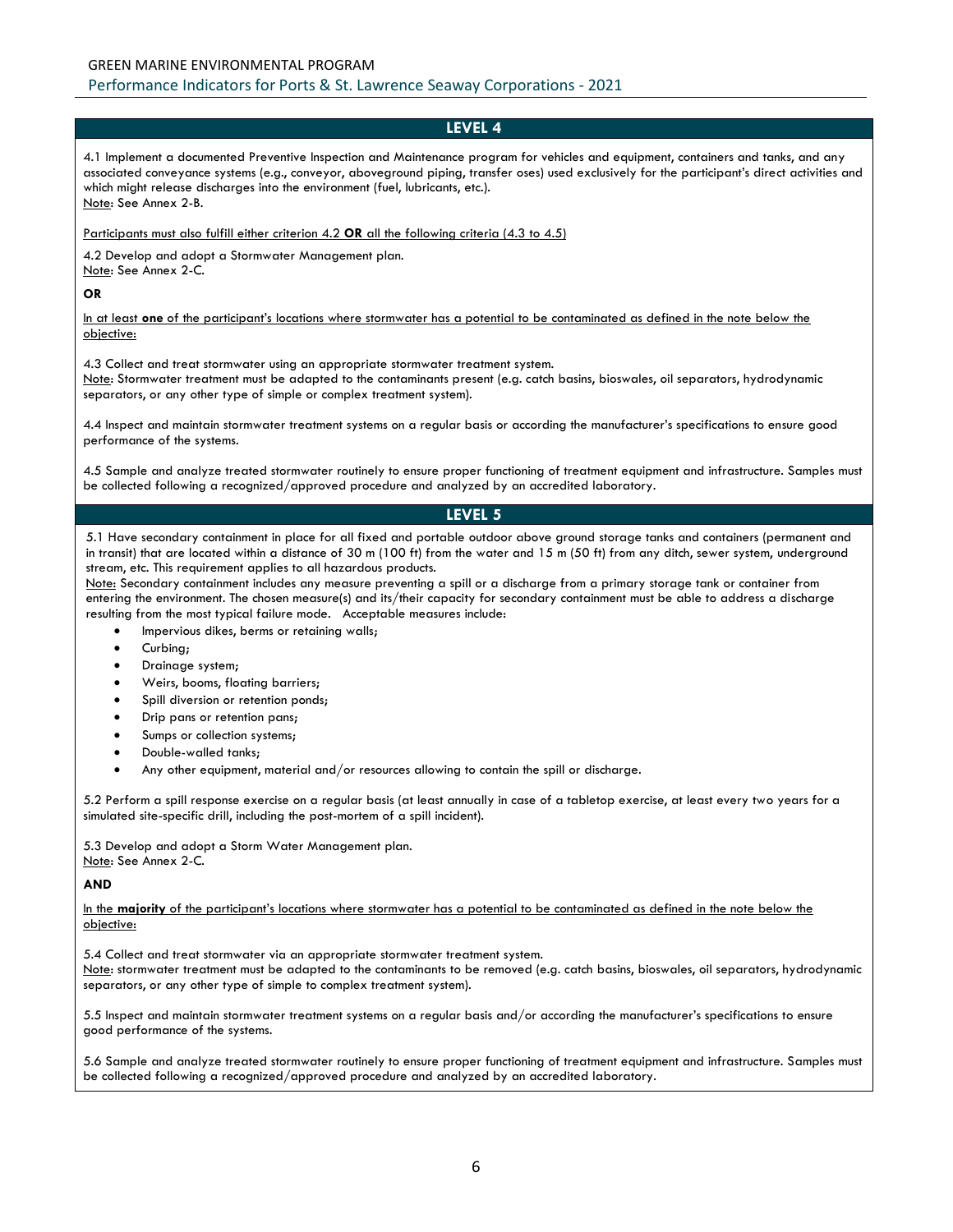## <span id="page-6-0"></span>4. DRY BULK HANDLING AND STORAGE

**OBJECTIVE:** Reduce cargo losses and dust generated during handling, transportation and storage of dry bulk. **NOTE:** Only applicable to port authorities that operate a dry bulk terminal.

**LEVEL 1** Monitoring of regulations **LEVEL 2** 2.1 Collect cargo residues on the ground as soon as possible using methods that minimize dust generation (e.g. water spraying, vacuum sweeping, etc.). 2.2 Ensure that collected cargo residues are properly stored, recovered and/or disposed of. 2.3 Take measures to prevent water contamination during loading and unloading operations (e.g. use canvas between ships and docks when unloading). 2.4 For outdoor operations, reduce dust dispersion by using one or more of the following methods, but not limited to: spraying a light mist; using screens, air or water curtains and/or drapes; reducing conveyor belt height and speed; keeping outdoor dry bulk piles covered or protected by wind shields as much as possible when they are likely to blow away by the wind or to leach out on to the ground. 2.5 Fit storm drains with screens, baskets, geo-textiles or other devices in order to filter suspended solids found in storm water runoff and ensure that such devices are cleaned on a regular basis. 2.6 Recover cargo losses under the conveyors. 2.7 Regularly wash vehicles in dedicated areas to avoid dust dispersal on and off site. **LEVEL 3**

3.1 Adopt a Water and Land Pollution Prevention plan. Note: A model is provided in Annex 2-A.

3.2 Produce an incident report and maintain records for each incident of abnormal dust or discharge accompanied by a detailed analysis of the causes and corrective measures implemented.

**LEVEL 4**

In the **majority** of the terminals operated by the port:

4.1 Implement a documented Inspection and Preventive Maintenance program targeting dry cargo handling equipment and dust suppression technologies.

Note: See Annex 2-B.

4.2 Adopt a procedure framing the management of loading and unloading operations in cases of abnormal dust emissions due to wind. Note: The participant must have in place a procedure or a policy that defines, for each type of cargo, the adverse weather conditions that affect loading and unloading operations, and preventive measures to be taken. Procedures must also include a record of incidents and must be communicated to and systematically applied by concerned staff.

4.3 Conduct a detailed analysis of the loading, unloading and handling process to identify critical stages, situations or areas causing dust dispersal and establish a protocol for preventative measures.

**LEVEL 5**

In **all** of the terminals operated by the port:

5.1 Implement a documented Preventive Maintenance program targeting dry cargo handling equipment and dust suppression technologies.

Note: See Annex 2-B.

5.2 Adopt a procedure framing the management of loading and unloading operations in cases of abnormal dust emissions due to wind. Note: The participant must have in place a procedure or a policy that defines, for each type of cargo, the adverse weather conditions that affect loading and unloading operations, and preventive measures to be taken. This procedure must also include a record of incidents and must be communicated to, and systematically applied by, concerned staff.

5.3 Conduct a detailed analysis of the loading, unloading and handling process to identify critical stages, situations or areas causing dust dispersal and establish a protocol for preventative measure.

5.4 Use enclosed conveyors or chutes and telescoping arm loaders, operate in a closed circuit, or use other similar equipment to limit dust generation and releases into the environment.

5.5 Use dust suppression, baghouse, screw conveyors, vacuum collecting equipment or other similar equipment in the handling of fine, granular or powdery material.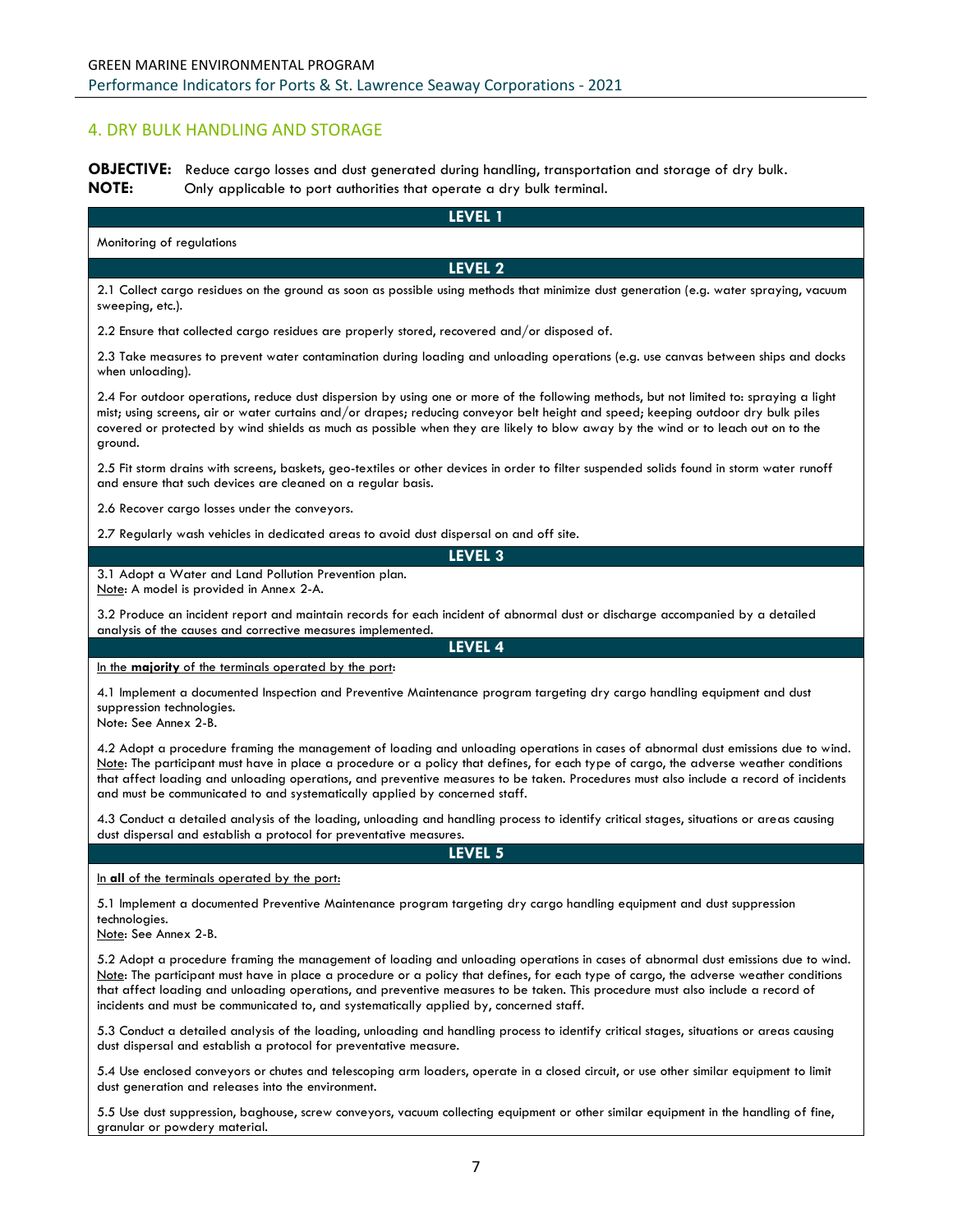## <span id="page-7-0"></span>5. COMMUNITY IMPACTS

**OBJECTIVE:** Reduce the amount of noise, dust, odour and light to which people residing close to port facilities are exposed.

#### **NOTE:**

- This indicator applies to all participants unless they provide reasonable arguments to be exempt (e.g. location in a very isolated place, no nearby community). However, the absence of complaints alone does not constitute a sufficient motive to be exempt of the application of the indicator.
- A criterion applies only if the participant's operations cause the nuisance to which the criterion is related. A nuisance is any factor that has a negative impact on the health or well-being of the people residing close to port facilities.
- The activities covered by the community impacts indicator are limited to those related to commercial shipping and cruise only.

| LEVEL 1                                                                                                                                                                                                                                                                                                      |
|--------------------------------------------------------------------------------------------------------------------------------------------------------------------------------------------------------------------------------------------------------------------------------------------------------------|
| Monitoring of regulations                                                                                                                                                                                                                                                                                    |
| LEVEL 2                                                                                                                                                                                                                                                                                                      |
| Implementation of the majority of applicable criteria:                                                                                                                                                                                                                                                       |
| <b>External communications:</b><br>2.1 Make available/post a telephone number of, or redirect calls to, the authority in charge of receiving complaints related to port<br>activities.                                                                                                                       |
| 2.2 Once a complaint has been made to the participant, move swiftly in dispatching a responsible individual to the site and, to the<br>extent possible, ensuring that corrective measures are taken.                                                                                                         |
| Noise:<br>2.3 Issue a warning that ships' sirens are to be used only to ensure safe movement.                                                                                                                                                                                                                |
| 2.4 Adopt operational procedures or take measures limiting the use, or reducing the impact of warning signals, without compromising<br>safety (e.g. use strobe light during nighttime operations, use lynx alarm, adapt the height or direction of the device, adjust the<br>frequency of the signal, etc.). |
| 2.5 Take measures to reduce the noise emanating from rail operations at the port (such as rail lubrication, etc.).                                                                                                                                                                                           |
| 2.6 If technically possible, limit idling of vehicle, equipment and locomotives.                                                                                                                                                                                                                             |
| 2.7 Have a documented process (e.g. purchase policy) for selecting less noisy equipment when buying new equipment.                                                                                                                                                                                           |
| Dust:<br>2.8 Adopt measures to hold back dust on roads (e.g. watering of roads, wet brushing, paving, maintenance of pavement, etc.).                                                                                                                                                                        |
| 2.9 Apply measures to improve the management of bulk cargo storage (e.g. covering cargo that is stored in piles, reducing the height<br>of such piles, moving piles to areas that are less exposed to wind, containment walls, etc.).                                                                        |
| Housekeeping:<br>2.10 Implement cleaning procedures for wharfs, driveways and loading and unloading areas.                                                                                                                                                                                                   |
| 2.11 Place marked trash and recycling containers at locations convenient to employees, visitors and truck operators.                                                                                                                                                                                         |
| 2.12 Cover trash collection areas and containers to avoid dispersion by wind and storm water.                                                                                                                                                                                                                |
| Traffic/congestion:<br>2.13 Have a procedure on bus, truck or railway traffic management to avoid local congestion (e.g. signboard, traffic coordinator or<br>checker).                                                                                                                                      |

Light:

2.14 Direct lights so they only illuminate the necessary zone.

2.15 Switch off bothersome lighting at a specific time if there are no operations underway.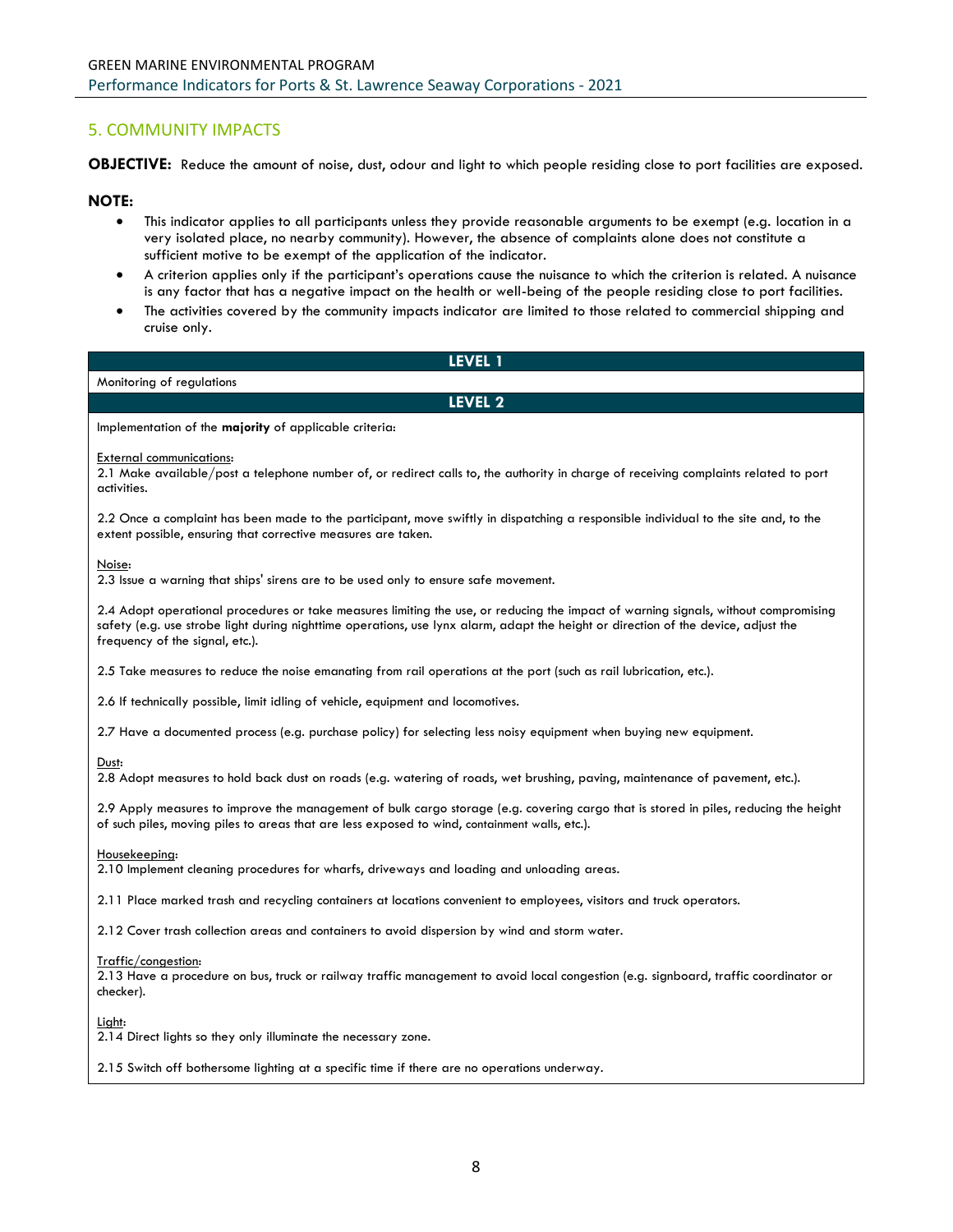3.1 Adopt a plan for managing community issues, which formally incorporates all applicable best practices, set out in level 2. Such a plan is to include a procedure for handling complaints. Note: See Annex 3-A.

3.2 Have a documented procedure for handling complaints.

3.3 Have in place a procedure to verify sound levels of operations on a regular basis (at least annually).

3.4 Have a procedure for evaluating environmental and social aspects of new projects, activities or types of operations including handling of new products, if there is uncertainty around the potential for environmental and social effects and where mitigation measures are not known to be effective and established.

Note: Not applicable to projects that are subject to an environmental assessment under existing regulation.

Note: See Annex 3-B.

3.5 Establish and implement a nuisance mitigation plan during works and/or operations.

Note: For ports, mitigation measures must be systematically part of all service contracts and communicated to tenants.

3.6 Adopt and communicate a policy that deals with noise from vessels at anchor, and/or collaborate with the competent authorities to establish and communicate procedures for dealing with noise from vessels at anchor (e.g. operation of auxiliary or back-up engines, maintenance work, etc.).

#### **LEVEL 4**

Implementation of the **majority** of applicable criteria:

#### Noise:

4.1 Continuously sample noise and/or air emissions (dust and/or odours) in the problem areas (e.g. areas located close to residences, subject to frequent complaints or particularly exposed to wind, etc.) and have a data monitoring process in place.

4.2 Create screens against sound with the help of sound-reducing trees or walls if appropriate.

4.3 Install silencer (muffler), catalysts, timer or other device to reduce noise from noisy equipment or cover with sound insulating material.

#### Dust:

4.4 Implement mitigation measures (e.g. canvas, tarpaulins, curtains or other equivalent control barriers) during spray painting and blasting operations to prevent dispersal of dust and aerosol particles by the wind.

4.5 Collect and confine spent abrasives and debris (after blasting to dock-bottom/yard grounds) to avoid dispersion by wind and storm water (e.g. cover piles or use covered containers).

#### Light:

4.6 Install fixtures that optimize lighting and reduce light pollution when replacing fixtures or during new projects.

4.7 Evaluate existing lighting plans and take effective measures to optimize lighting and reduce impacts.

#### Nuisance mitigation:

4.8 Install green corridors (e.g. dune system), vegetated or recreational areas (e.g. tree alley, parks) between operating site and residential area if appropriate.

4.9 Have a procedure or system in place that optimizes truck movements to manage congestion and mitigate other associated issues.

#### Community relations:

4.10 Be actively involved in local community organizations (e.g. watershed committee, local NGOs, etc.). Note: Payment of a membership to a local organization is not sufficient to fulfill this requirement. The participant must prove that it is actively involved (e.g. be a Board member, participate in committees on a regular basis, etc.).

4.11 Implement permanent communication channels (e.g. website, distribution of pamphlets, etc.) to inform the community, on a regular basis, on major projects and construction work, their impacts and mitigation measures taken.

4.12 Have a documented and communicated procedure to consult the community (e.g. public information session) before implementing new projects that can have an impact on the environment and/or the community.

Note: If new projects have been implemented, the participant must prove that the procedure has been followed.

#### **LEVEL 5**

5.1 Implement all applicable criteria listed in Level 4.

5.2 Lead a permanent consultative committee which is open to citizens.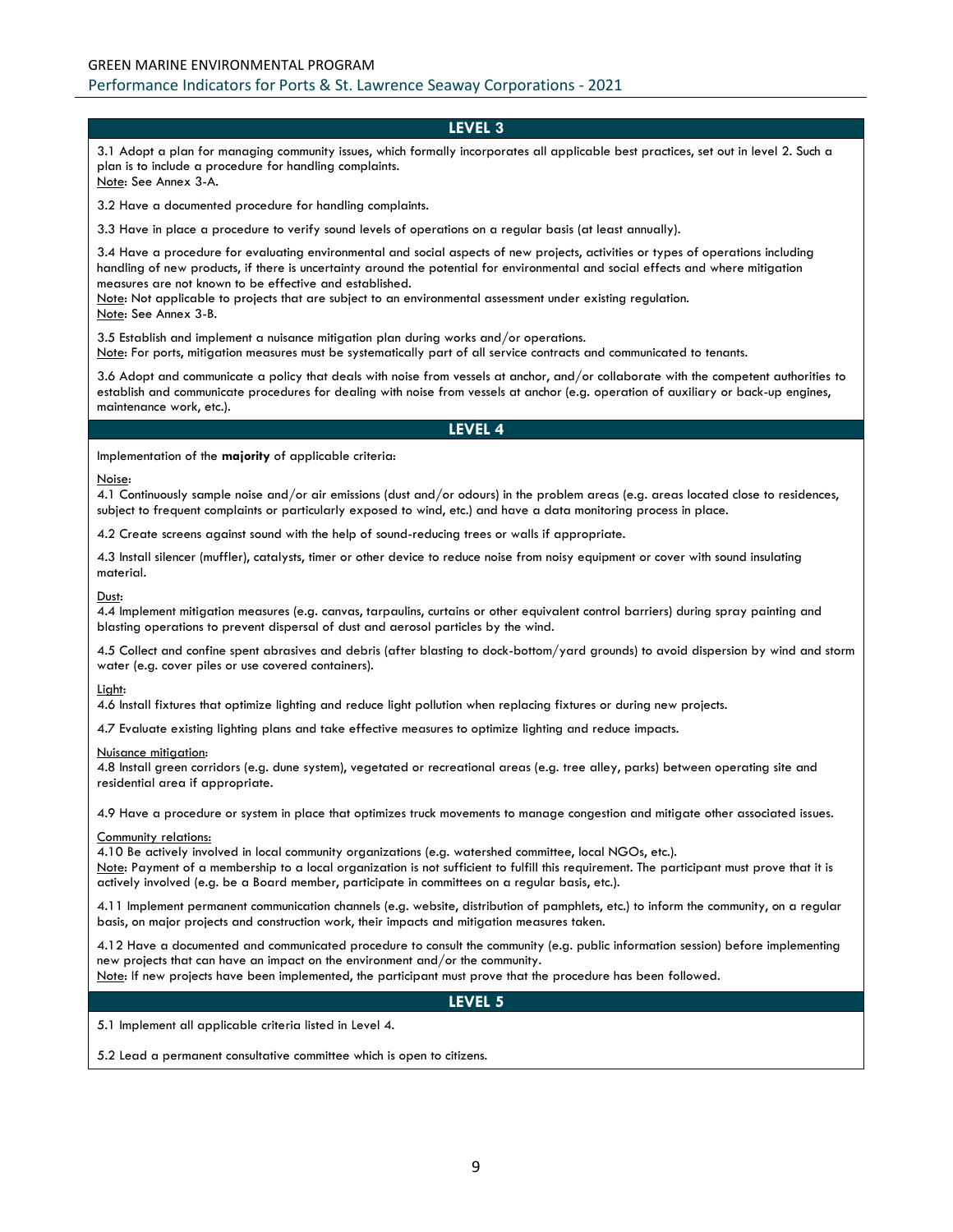## <span id="page-9-0"></span>6. ENVIRONMENTAL LEADERSHIP

## **OBJECTIVE:** Recognize the significant influence of port authorities and Seaway corporations as land owners and/or managers over the environmental practices of their tenants and/or users.

| <b>LEVEL 1</b>                                                                                                                                                                                                                                                                                                                                                                                                                                                                                                                                                                                                                                                                                                                                                                                               |
|--------------------------------------------------------------------------------------------------------------------------------------------------------------------------------------------------------------------------------------------------------------------------------------------------------------------------------------------------------------------------------------------------------------------------------------------------------------------------------------------------------------------------------------------------------------------------------------------------------------------------------------------------------------------------------------------------------------------------------------------------------------------------------------------------------------|
| 1.1 Reach level 2 for at least one other performance indicator in the program.                                                                                                                                                                                                                                                                                                                                                                                                                                                                                                                                                                                                                                                                                                                               |
| LEVEL 2                                                                                                                                                                                                                                                                                                                                                                                                                                                                                                                                                                                                                                                                                                                                                                                                      |
| 2.1 Reach level 2 for at least 2 other performance indicators of the program.                                                                                                                                                                                                                                                                                                                                                                                                                                                                                                                                                                                                                                                                                                                                |
| AND fulfill one of the following 3 criteria:                                                                                                                                                                                                                                                                                                                                                                                                                                                                                                                                                                                                                                                                                                                                                                 |
| 2.2 At least one of the participant's eligible tenants is a Green Marine participant.<br>Note: An "eligible tenant" is a tenant located within the participant's boundaries that could potentially become a participant of the Green Marine<br>Environmental Program.<br><b>OR</b><br>2.3 Write and publicly communicate an environmental policy.<br><b>OR</b><br>2.4 Develop and update annually a section on the company's public website presenting an overview of the Green Marine program and the                                                                                                                                                                                                                                                                                                       |
| company's latest performance results.<br>Note: Green Marine offers assistance to participants in developing the content.                                                                                                                                                                                                                                                                                                                                                                                                                                                                                                                                                                                                                                                                                     |
| LEVEL <sub>3</sub>                                                                                                                                                                                                                                                                                                                                                                                                                                                                                                                                                                                                                                                                                                                                                                                           |
| 3.1 Include environmental clauses in all new leases and contracts.<br>Fulfill one of the following 4 criteria:<br>3.2 At least 25% of the participant's eligible tenants are Green Marine participants.<br>Note: The participant may also use, for reference, the tonnage handled by tenants that are participants to the Green Marine environmental<br>program.<br><b>OR</b><br>3.3 Implement a voluntary system that encourages tenants to establish environmental objectives.<br><b>OR</b><br>3.4 Undergo an internal or external audit at least every 5 years to verify the environmental compliance of all operations.<br>Note: Any non-compliances found should be rectified, when possible, within the following year. Otherwise, an action plan with a timeline<br>should be developed.<br><b>OR</b> |
| 3.5 Actively participate in social and/or environmental community activities every year (e.g. shoreline clean-up operations, tree-planting<br>campaigns, scholarships, educational activities, open houses, port days, etc.).<br>Note: Active participation is defined as the provision of support by the participant, whether through financial means, human resources<br>and/or material/equipment.                                                                                                                                                                                                                                                                                                                                                                                                        |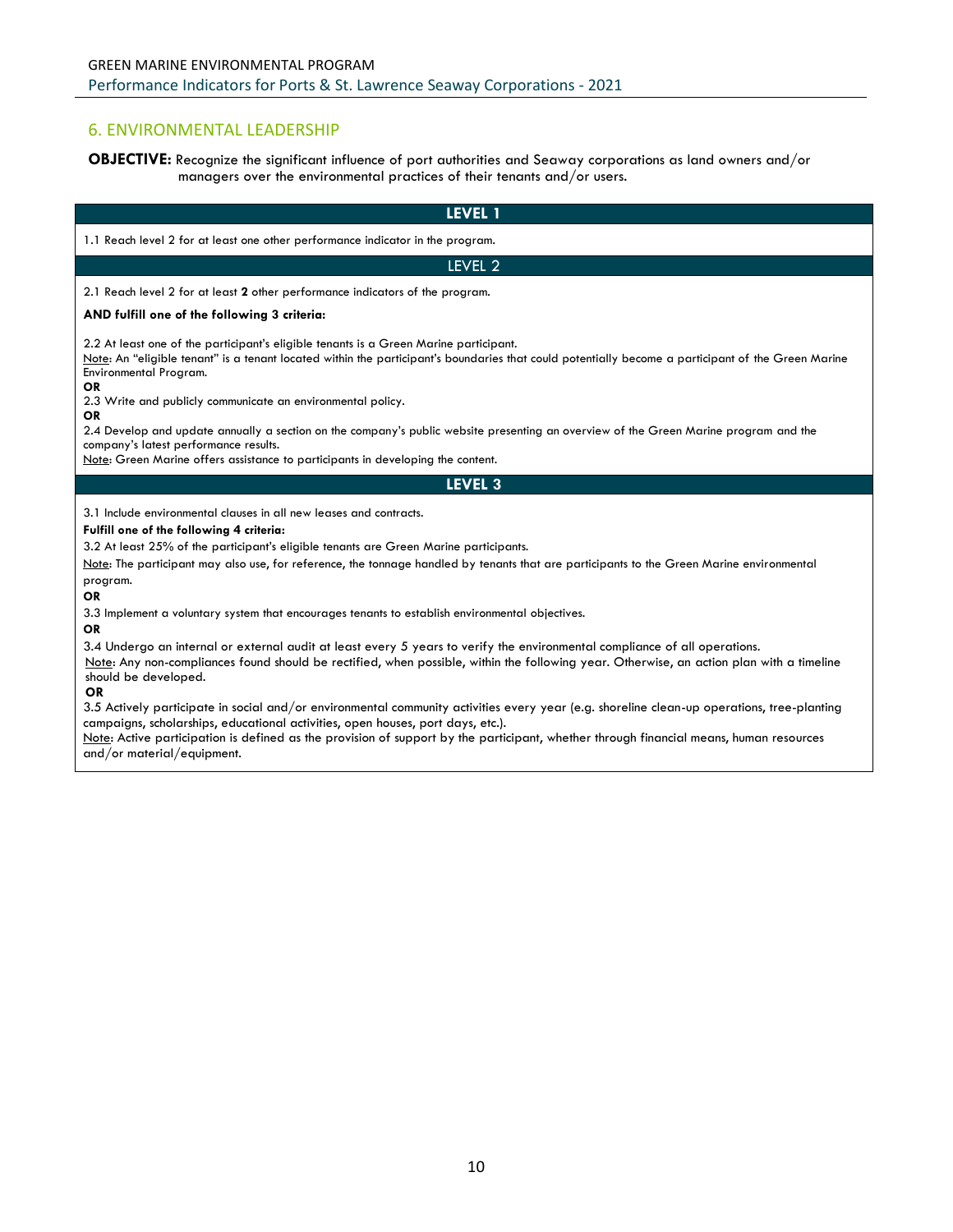#### **Fulfill at least 4 of the following criteria:**

4.1 More than 50% of the participant's eligible tenants are Green Marine participants.

Note: The participant may also use, for reference, the tonnage handled by tenants that are participants to the Green Marine environmental program.

4.2 Use 1% or more of annual operating revenues to finance environmental or social projects linked to the participant's environmental footprint.

4.3 Finance or make donations of at least 1 % of annual operating revenues to environmental projects.

4.4 Use a variable fee schedule based on the environmental participation of users (e.g. a variable fee schedule based on the environmental certification obtained by ships or on the type of fuel used by ships).

4.5 Implement an environmental management system. E.g. ISO 14000.

Note: At level 4, certification is not mandatory if the participant can demonstrate that all the elements of an environmental management system are in place. At level 5, certification is mandatory.

4.6 Publish an annual report providing details of the participant's environmental performance. Note: The report must follow a recognized standard, such as the Global Reporting Initiative's Reporting Guidelines.

4.7 Complete a project within the last five (5) years that provides public access to shorelines.

4.8 Complete a project within the last five (5) years that restores natural habitats (must not be linked to a mandatory compensation measure).

4.9 Convert at least 50% of the participant's fleet of road vehicles to more environmentally friendly technologies (high-renewable-content fuels, hybrids, etc.).

Note: High-renewable-content fuels must contain more than 5% renewable content.

4.10 Introduce innovative or exemplary technologies or projects, within the last five (5) years, aimed at reducing significantly the environmental footprint of the port or seaway's activities (shore power programs, development of renewable energy, etc.).

4.11 Any other comparable measure accepted by the Green Marine Secretariat. Note: See Annex 4-A.

4.12 Implement a sustainable infrastructure management framework, such as Envision, in the development process of infrastructure projects.

#### **LEVEL 5**

5.1 The participant fulfills **at least two additional criteria** listed in level 4.

5.2 Attain an **average that is equivalent to level 4** with respect to the program's **other** performance indicators.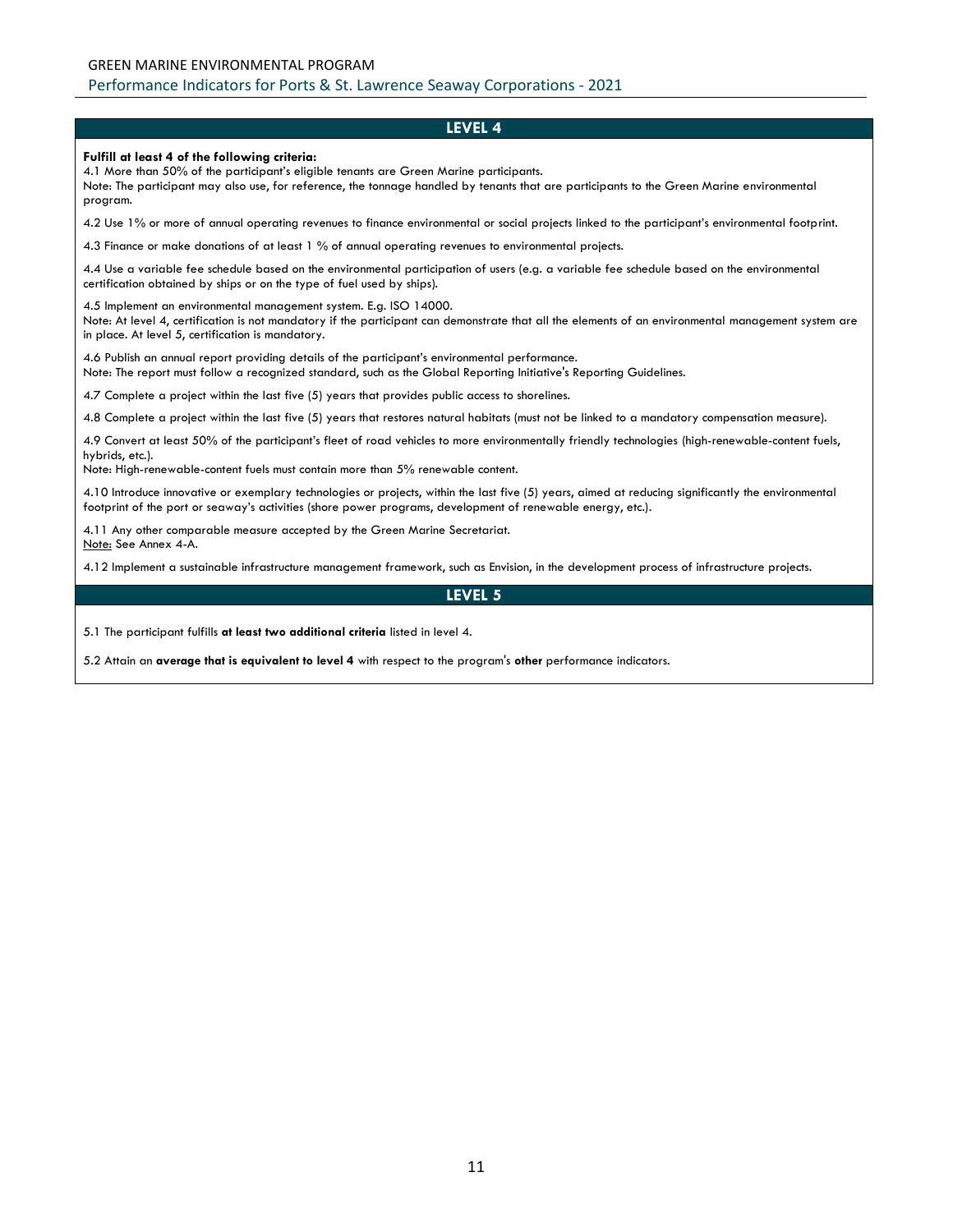## <span id="page-11-0"></span>7. WASTE MANAGEMENT

**OBJECTIVE:** Increase waste diversion and reduce at source the waste arising from administrative activities and site operations.

| LEVEL 1                                                                                                                                                                                                                                                                                                                            |
|------------------------------------------------------------------------------------------------------------------------------------------------------------------------------------------------------------------------------------------------------------------------------------------------------------------------------------|
| Monitoring of regulations                                                                                                                                                                                                                                                                                                          |
| LEVEL 2                                                                                                                                                                                                                                                                                                                            |
| Implementation of the majority of applicable criteria:                                                                                                                                                                                                                                                                             |
| 2.1 Equip offices, workspaces and facilities with recycling bins, including for used batteries, cartridges and fluorescent light bulbs and make<br>sure they are strategically located and appropriately labeled.                                                                                                                  |
| 2.2 Install clear signage for waste disposal on port or terminal property.                                                                                                                                                                                                                                                         |
| 2.3 Provide training and/or educate staff on established garbage management procedures and hierarchy (Reduce, Reuse, Recycle, Valorize<br>- as in to add value - and Eliminate), including on procedures for handling and disposing of hazardous waste.                                                                            |
| 2.4 Encourage the use of 1) reusable, 2) recyclable and 3) compostable supplies (e.g. reusable dishes, etc.).                                                                                                                                                                                                                      |
| 2.5 Encourage staff to adopt sustainable paper use practices (e.g. reduce overall printing and copy paper consumption, double-sided<br>printing, use post-consumer recycled paper, reuse and recycle paper, etc.).                                                                                                                 |
| 2.6 Promote and encourage tenants, users, contractors, and/or clients to minimize waste and to recycle.                                                                                                                                                                                                                            |
| 2.7 Gather information from the local service provider/waste hauler in order to have a better understanding of the relative costs and the<br>environmental benefits related to the disposal of waste, recycling, and organics.                                                                                                     |
| 2.8 Eliminate or limit the use of plastic straws, plastic bottles, single-use coffee cups, and any other similar items in administrative office.                                                                                                                                                                                   |
| Operating ports only:<br>2.9 Reuse and/or recycle as much as possible dunnage, lining and packaging material, where compliant with federal and/or state wood<br>packaging import regulations.                                                                                                                                      |
| Ports operating dry bulk terminals (2.10, 2.11, 2.12):<br>2.10 Adopt procedures to minimize the amount of cargo residues left on board the ships.                                                                                                                                                                                  |
| 2.11 Facilitate the discharge of solid bulk cargo residues ashore, including hold sweepings.                                                                                                                                                                                                                                       |
| 2.12 Recover as much as possible off specification products (i.e. products captured in storm water sumps and effluent treatment works) or<br>reintroduce them into the handling process.<br>Note: Not applicable to terminals that handle multiple dry bulk products because of cross contamination risks.                         |
| LEVEL 3                                                                                                                                                                                                                                                                                                                            |
|                                                                                                                                                                                                                                                                                                                                    |
| 3.1 Implement all applicable best practices listed at level 2.                                                                                                                                                                                                                                                                     |
| Fulfill one of the following 2 criteria:                                                                                                                                                                                                                                                                                           |
| 3.2 Produce an annual inventory of all waste being generated during the participant's direct activities (administrative and/or site operations).                                                                                                                                                                                   |
| OR                                                                                                                                                                                                                                                                                                                                 |
| 3.3 Conduct a waste audit every five (5) years to identify the types and amount of waste being generated during the participant's direct<br>activities (administrative and/or site operations).<br>Note: The inventory or audit does not include waste generated from demolition or construction projects.<br>Note: See Annex 5-A. |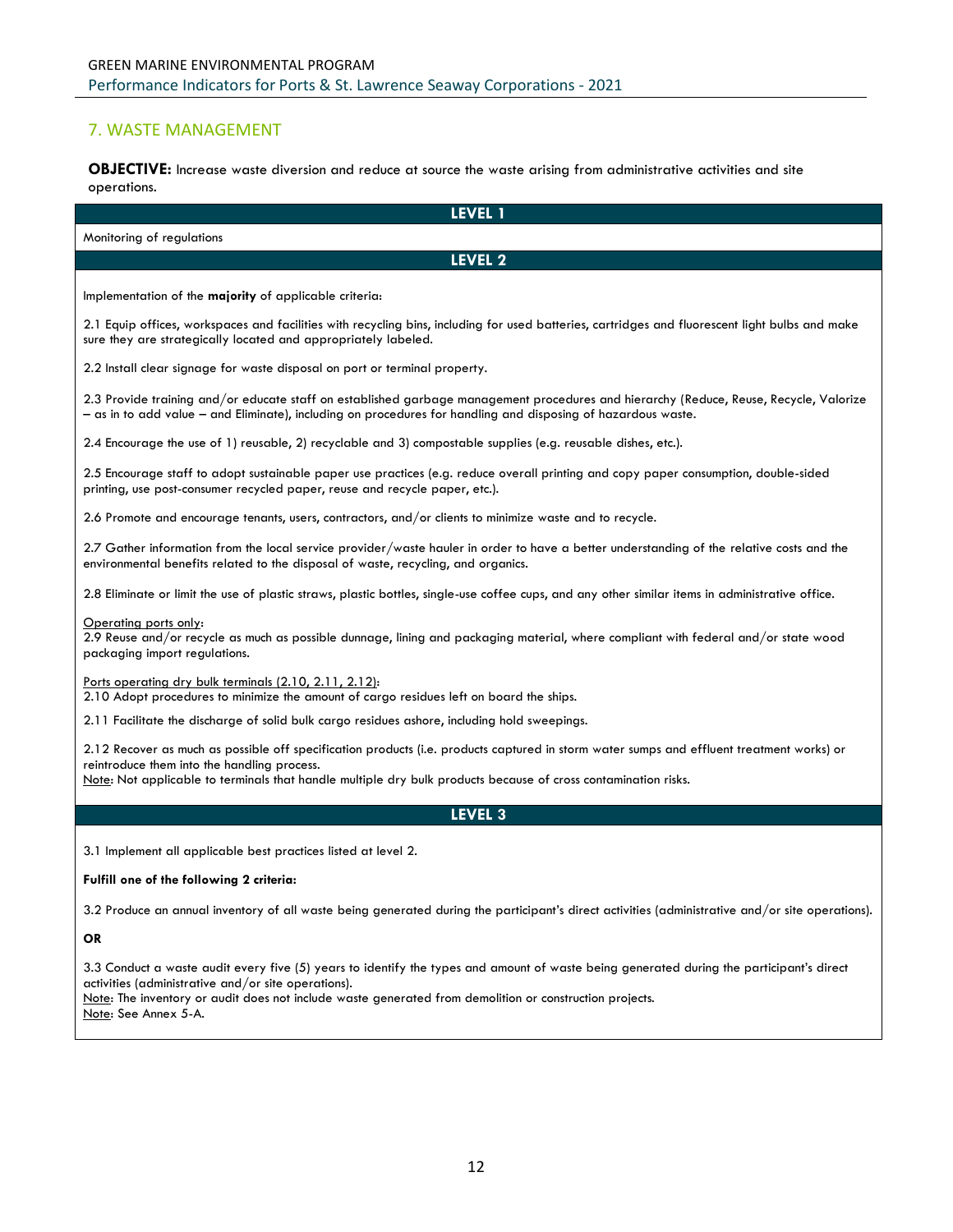4.1 Adopt an environmentally preferable purchasing policy that encourages sustainable purchasing practices (e.g. products that produce less waste (less packaging, reusable/ recyclable/compostable products, products with postconsumer recycled content, etc.).

4.2 Conduct a waste audit every five (5) years to identify the types and amount of waste being generated during the participant's direct activities (administrative and/or site operations).

Note: The waste audit does not include waste generated from demolition or construction projects. Note: See Annex 5-A.

4.3 Based on the results from the waste audit, adopt and implement a Waste Management and Reduction plan that describes the participant's waste management practices and procedures, including all applicable best practices of levels 2 and 3. The plan must also define measurable waste reduction, recycling, and/or diversion rates and identify practices and strategies to achieve these rates. Note: Each participant defines its own "normalizer" to take into account fluctuations in port activities (e.g. per capita, per ton, per vessel, etc.). Note: See Annex 5-B.

4.4 Adopt and implement formal procedures for reducing, reusing, recycling, and valorizing and/or properly disposing waste generated during construction, excavation and demolition work (e.g. cement, concrete, bricks, gypsum, wool, asphalt, wood, steel, and other metals, etc.). These procedures must be included in all construction, demolition, and excavation projects.

#### **LEVEL 5**

5.1 Demonstrate continual achievement in waste diversion and reduction at source in line with the objectives established in the Waste Management and Reduction plan.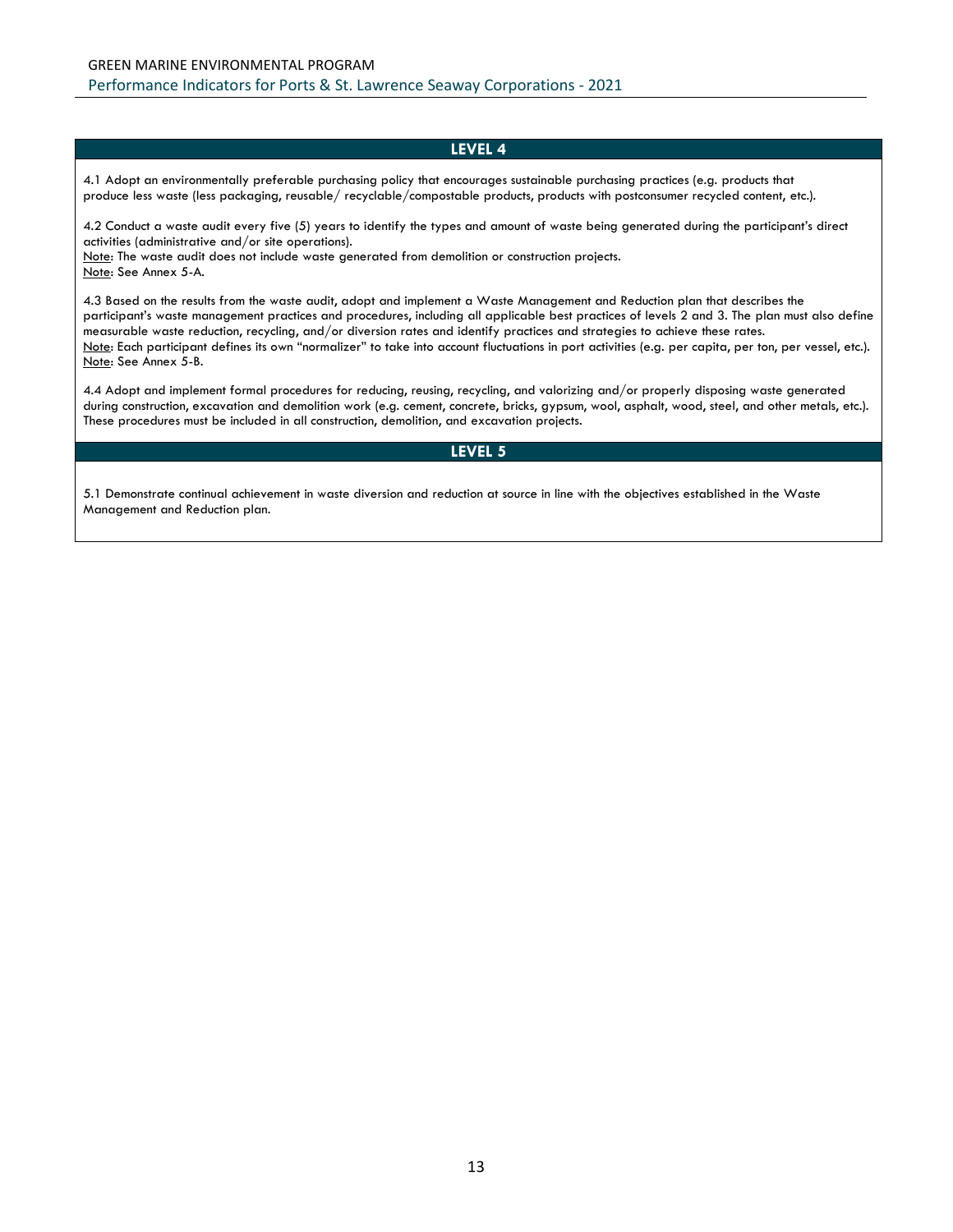## <span id="page-13-0"></span>8. UNDERWATER NOISE

## **OBJECTIVE**

Manage underwater noise sources during ongoing activities, development/construction, and/or port maintenance activities to reduce impacts to marine mammals.

## **NOTES:**

- Green Marine recognizes that underwater noise may potentially impact a broader range of acoustic species than just marine mammals. While the initial objective of this indicator covers marine mammals, future development may expand the scope.
- Applicable only for ports located on salt water.

| <b>LEVEL1</b>                                                                                                                                                                                                                                                                                                                    |
|----------------------------------------------------------------------------------------------------------------------------------------------------------------------------------------------------------------------------------------------------------------------------------------------------------------------------------|
| Monitoring of regulations                                                                                                                                                                                                                                                                                                        |
| LEVEL 2                                                                                                                                                                                                                                                                                                                          |
| Fulfill 3 of the 4 following criteria:                                                                                                                                                                                                                                                                                           |
| 2.1 Promote and raise awareness of tenants and ship operators calling at the port about the issue of underwater noise by distributing<br>pertinent information on the effects of underwater noise on marine mammal and sensitive areas.                                                                                          |
| 2.2 Promote the provision of marine mammal sightings data from a stewardship program with a publicly available database (in<br>Canadian and US waters) through a logbook program or a recognized application (like Whale Alert and Whale Report) to port users,<br>pilots' associations, and ship operators calling at the port. |
| 2.3 Summarize current knowledge to understand target species, to identify sensitive habitats, and to understand the port activities' zone<br>of impact. For example, this may inform vessel traffic management (potentially including vessel routing and/or speed).                                                              |

2.4 Require the services of a trained and experienced marine mammal observer (MMO) during port-related in-water construction or during on-land construction work (below high water) that is known to increase significantly the underwater noise soundscape. Note: This criterion is only applicable for ports or port tenants having ongoing construction work. The decision of requiring services of MMO should be based on seasonality, presence of endangered species, and sensitive areas.

#### **LEVEL 3**

3.1 Implement all applicable criteria listed at Level 2.

3.2 Develop and adopt an Underwater Noise Mitigation and Management plan (UNMMP), which incorporates a range of noise reduction/mitigation options and best practices/operating procedures for both acute and chronic noise generating activities including construction and shipping. Note: See Annex 6-A

## **AND fulfill one of the following 2 criteria:**

3.3 As part of the UNMMP, establish an ambient underwater noise monitoring program, analyze and archive the data to understand local ambient underwater noise conditions.

Note: The program, that is developed in collaboration with a bioacoustician or a specialized firm, would specify the objectives, method, location, and frequencies for monitoring. If the port is planning construction or operational changes, additional noise measurements (using the same protocols) should be done to measure trends in ambient noise.

#### **OR**

3.4 Offer a recognition program to ship owners for vessel noise reductions. Note: For example, ship owners could be recognized for hull and propeller maintenance.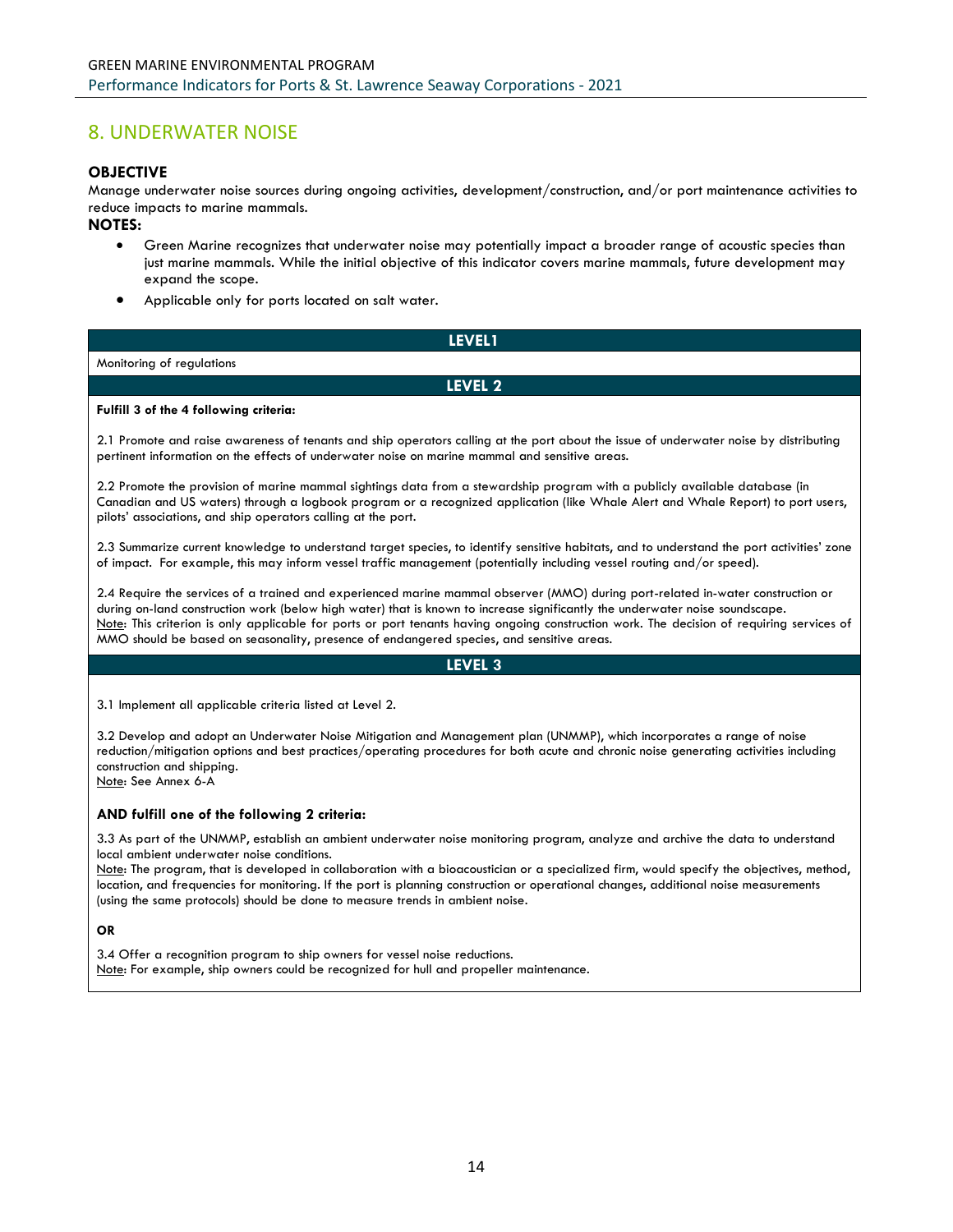#### GREEN MARINE ENVIRONMENTAL PROGRAM

Performance Indicators for Ports & St. Lawrence Seaway Corporations - 2021

## **LEVEL 4**

4.1 Implement all applicable criteria listed at Level 3.

4.2 Develop and incorporate targets for underwater noise reduction into the UNMMP in port waters and to the extent possible. These targets should be developed with the help of information obtained from the noise monitoring program. Note: This strategy would include a methodology to measure progress achieved in order to reduce underwater noise generated by the port and set realistic targets for noise reduction.

#### **AND fulfill one of the following 3 criteria:**

4.3 Develop an incentive program for ship owners who implement vessel noise mitigation measures. Note: For example, this program could offer a discount / berthing fee reduction to vessels that have a notation for underwater radiated noise from a recognized classification society.

#### **OR**

4.4 Establish an in-situ acoustic monitoring system to collect relative source level of individual ships. This data should be shared with ship owners.

Note: A specific protocol will have to be developed in order to collect valuable data. This criterion is linked with criterion #4.2 from the underwater noise indicator for ship owners.

#### **OR**

4.5 Support/collaborate on scientific research that includes the measurement of underwater radiated noise. Note: Projects done within the past 5 years can be considered to fulfill this criterion.

## **LEVEL 5**

5.1 Implement 4 of the 5 applicable criteria listed at Level 4.

5.2 Meet reduction targets on underwater noise.

5.3 Demonstrate continual improvement in implementing the Underwater Noise Mitigation and Management plan to utilize noise reduction solutions and technologies that reduce underwater noise.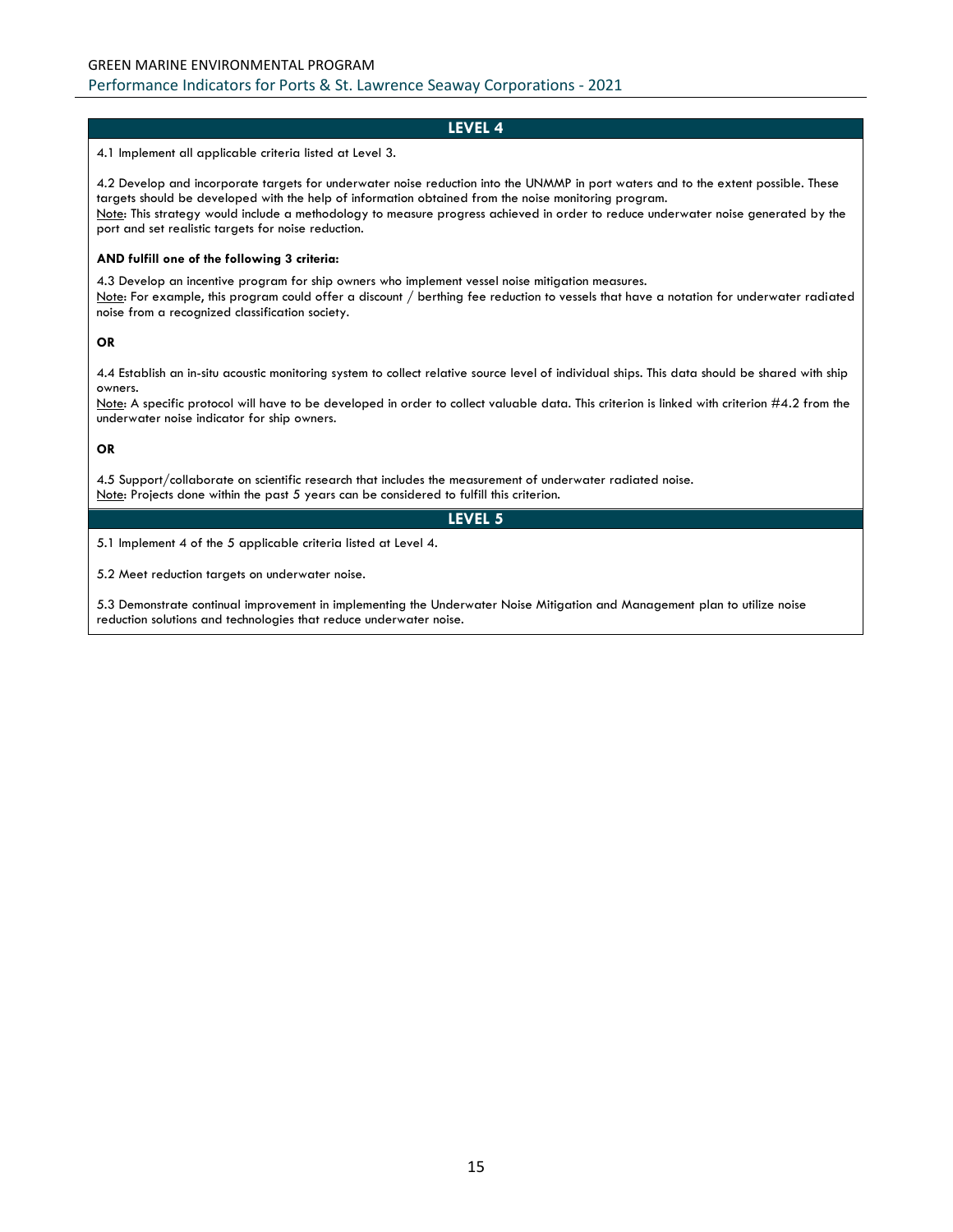# <span id="page-15-0"></span>9. COMMUNITY RELATIONS \*Optional for 2021

## **OBJECTIVE**

Maintain or improve the quality of relations with the various community stakeholders through open and transparent communications.

**Definition of 'community' in the present context**: Local stakeholders affected by the participant's activities.

## **NOTES:**

- In the Constitution of Canada, issues relating to Indigenous Peoples take on a particular dimension that affects the notion of the nations that constitute them. Consequently, Indigenous Peoples are not considered as stakeholders and specific rules may apply regarding their consultation. Under the Green Marine's voluntary program, and more specifically for this indicator, the Indigenous Peoples concerned are considered by the participant within the broader group in the same way as the stakeholders identified by the latter. For practical purposes, therefore, Indigenous Peoples are included in the list of examples of indicator stakeholders (criterion 2.3). However, depending on the context of each participant and where this may apply in the implementation of the criteria, participants are encouraged to consider Indigenous Peoples as distinct from other stakeholders.
- For this indicator, General Annex 7-A should be consulted to ensure the proper implementation of the criteria. This appendix contains additional information (rationales, examples of justification documents for external verification, precision of the requirements, implementation options and certain definitions) to help participants properly interpret the criteria and guide them with the implementation of these criteria.

## **LEVEL1**

Monitoring of regulations

**LEVEL 2**

2.1 Make available/post a telephone number of, or redirect calls to, the authority in charge of receiving inquiries and concerns (including complaints) related to the participant's activities.

2.2 Develop and implement a documented procedure to keep track of and respond to inquiries and concerns (including complaints). As appropriate, dedicate a person to respond and/or be dispatched to the site in a timely fashion, implement and monitor corrective measures and readjust as needed.

2.3 Identify, locate and update the participant's network of local stakeholders (e.g. employees, tenants, residents, Indigenous Peoples, NGOs, municipalities/towns, governmental and environmental organizations, suppliers).

2.4 Regularly monitor media posts about the participant's activities.

2.5 Communicate information about the participant's activities and operations using at least two communication means. For example:

- a) Twitter, Facebook or Instagram;
- b) LinkedIn;
- c) TV;
- d) YouTube;
- e) Radio or podcast;
- f) Webpage with community related content;
- g) Local news papers;
- h) Newsletter; or
- i) Magazine.

2.6 Incorporate in the applicable policies or value statement of the company the commitment of senior management to maintain and improve the quality of community relations.